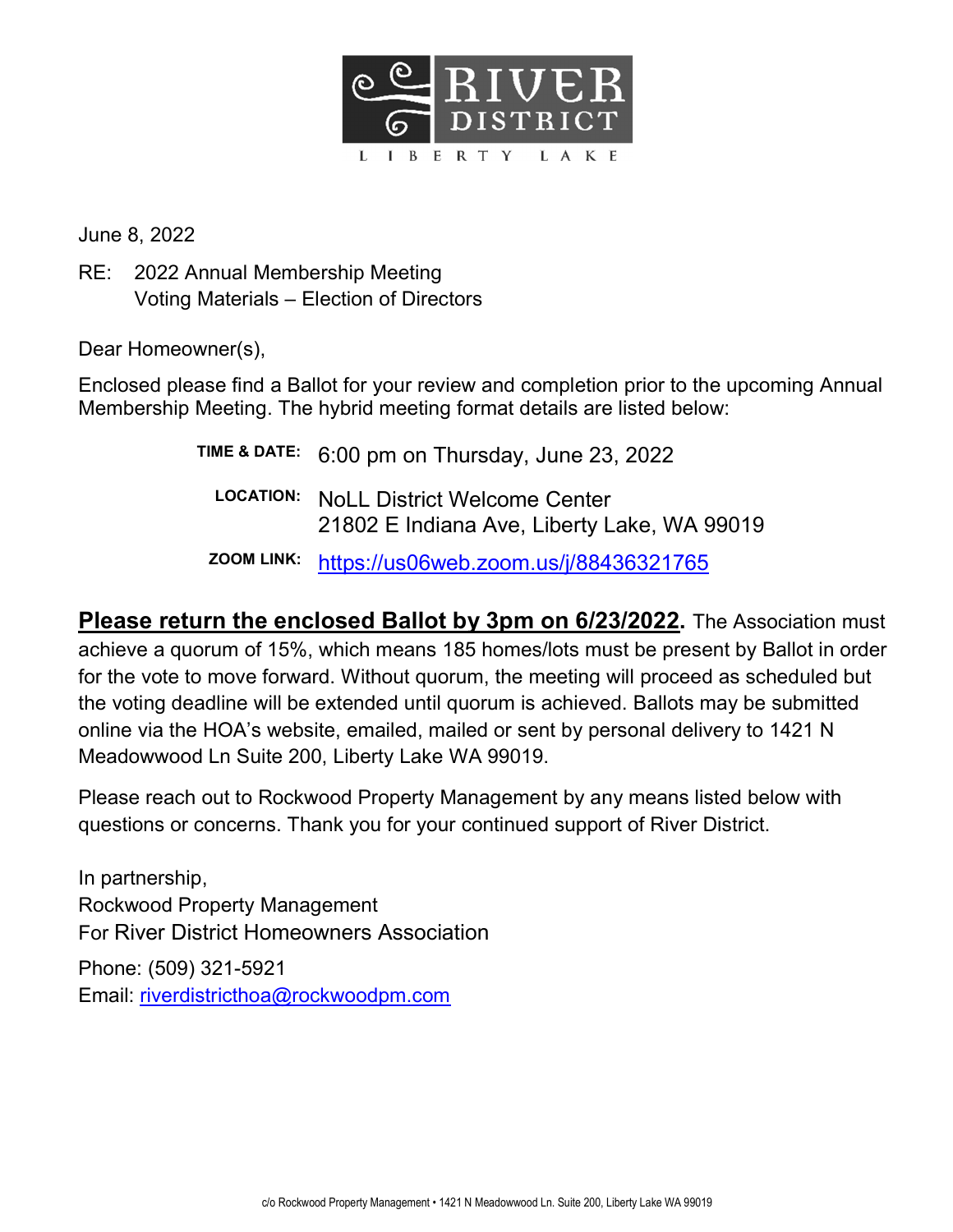

#### 2022 Annual Membership Meeting

June 23, 2022 at 6pm In-person at NoLL District Welcome Ctr and Via Zoom: https://us06web.zoom.us/j/88436321765

#### AGENDA

- 1. Call to Order
- 2. Introductions & Meeting Format
- 3. Board of Directors Election
	- a. Call for Nominations from the Floor
	- b. Candidate Introductions
	- c. Online Ballot Poll Closes at 6:30pm
- 4. 2022 Community & Development Update
- 5. Financial Review
	- a. 2021 Yearend
	- b. 2022 Year to Date
- 6. New Business
	- a. IRS Revenue Ruling 70-604
	- b. Adopt 2021 Annual Meeting Minutes
- 7. Homeowner Forum Questions
- 8. Adjourn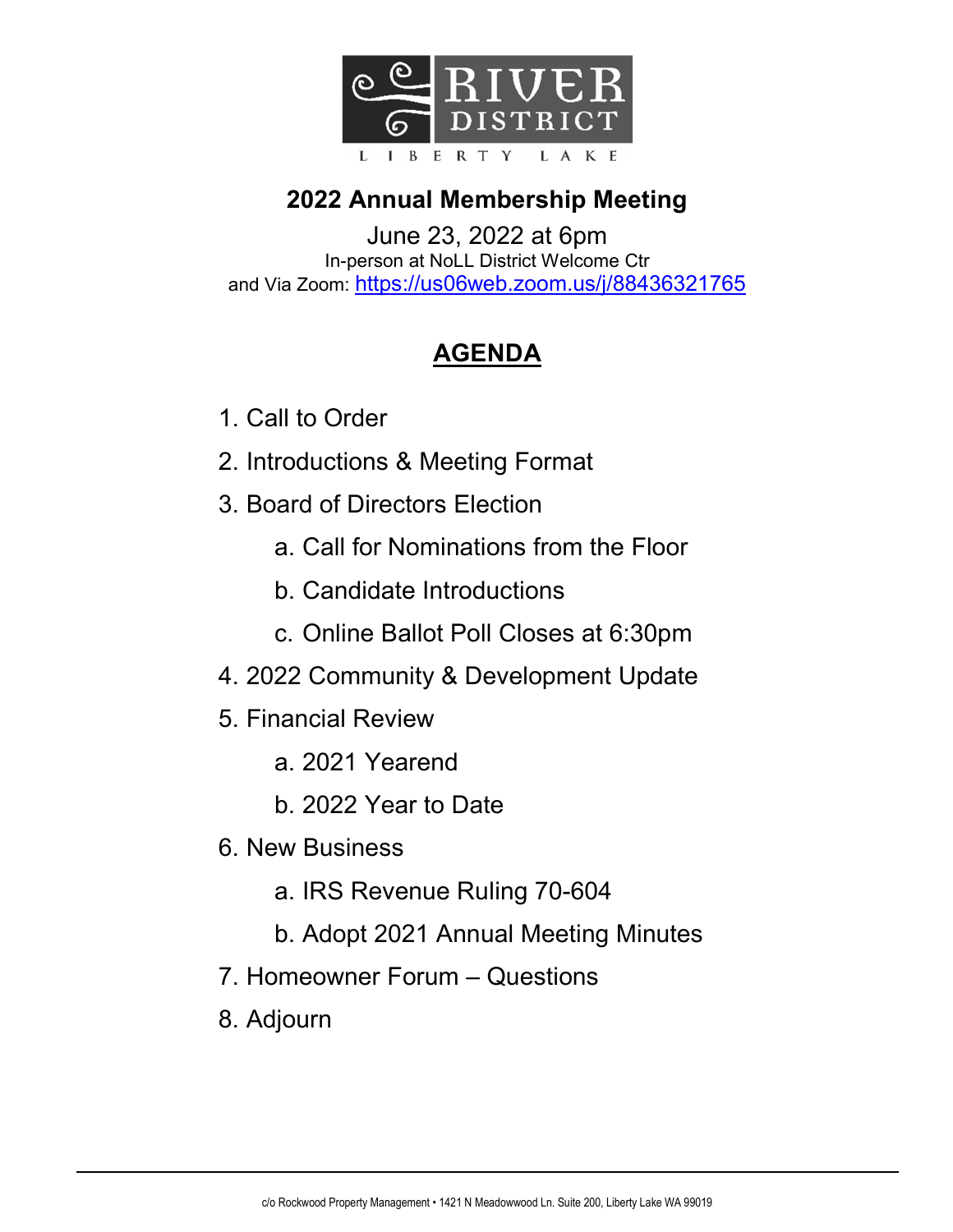# Voting Instructions 2022 Annual Membership Meeting



Members may submit their vote online or via the enclose Ballot. Each option requires that you take specific action by the posted deadline to ensure your vote is counted. Please select from ONE of the following voting options. Each lot may vote only once; multiple owners of a single lot should discuss their voting preferences prior to submission then cast their vote collectively. The description of each action subject to member vote is included in the enclosed Ballot and can be accessed via www.riverdistricthoa.com. Ballots received after the deadlines specified below will be invalid and will not count towards the voting outcome.

#### 1. ONLINE BALLOT

Online votes must be submitted by 6:30pm on 6/23/22 via this link:

www.riverdistricthoa.com/online-ballot. Follow these steps to cast your ballot online:

- a. Visit the online ballot website: www.riverdistricthoa.com
- b. Click the ONLINE BALLOT button on the home screen.
- c. Enter your name and street address for each property you own within the HOA. This requirement allows us to validate the vote submitted for each home/lot. Homeowners are not required to submit a response to the action(s) for member vote but we do ask that each home/lot submit one Ballot for the purpose of establishing quorum.
- d. Please remember that each home/lot may only vote once. If you submit an online ballot, please do not return the enclosed paper ballot.

## 2. WRITTEN BALLOT

Votes submitted via the enclosed Ballot must be received by 3:00pm on 6/23/22. There are several options for delivering your completed Ballot to Rockwood Property Management "RPM" (1421 N Meadowwood Ln Suite 200, Liberty Lake WA 99019) as follows:

- a. Courier or mail via first class US Post to RPM using the enclosed postage paid return envelope.
- b. Personal delivery to RPM. Office hours are 9am 5pm but ballots may be deposited into the green HOA payment collection box (located at the eastern entrance to our building) at any time up until the deadline stated above.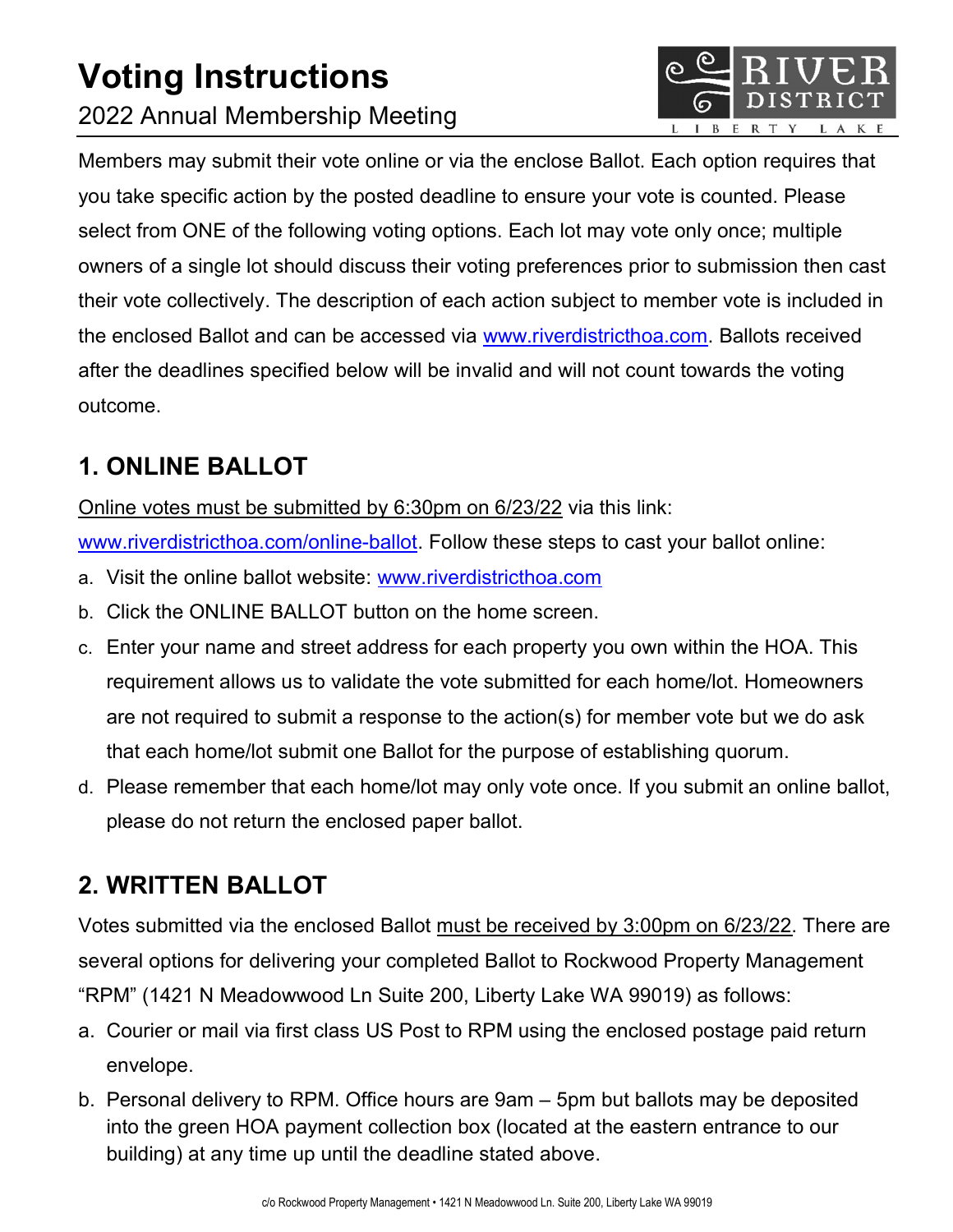# BALLOT



Pursuant to Bylaws Article 2.3, a quorum must be present in order to hold a vote on any matter at the Annual Meeting or any Special Meeting of the Members. Please help us achieve quorum by returning this Ballot to Rockwood Property Management by the deadline stated below. Please complete only ONE of the following ballot options:

| <b>OPTION 1: QUORUM ONLY</b>                                                                                                                                                                                       |                                        |
|--------------------------------------------------------------------------------------------------------------------------------------------------------------------------------------------------------------------|----------------------------------------|
| $\Box$ Please count my lot towards quorum for the 2022 Annual Meeting and any<br>adjournment thereof. (If you select this option, do not complete Option 2.)                                                       |                                        |
| <b>OPTION 2: VOTE BY BALLOT</b> To submit your vote using this Ballot, please<br>complete the action(s) for vote detailed below:                                                                                   |                                        |
| > ACTION FOR VOTE: BOARD OF DIRECTORS ELECTION<br>Please select up to five (5) candidates for election to the Board of Directors; mark the box next to<br>the candidate(s) for whom you wish to cast your vote(s). |                                        |
| <b>Chad Galloway</b>                                                                                                                                                                                               | <b>Lee Wolfand</b>                     |
| <b>James Kleinig</b>                                                                                                                                                                                               | <b>Jim Frank</b> (Declarant)           |
| <b>Tim Olsen</b>                                                                                                                                                                                                   | <b>Joe Frank</b> (Declarant)           |
| <b>Dallon Andrus</b>                                                                                                                                                                                               | <b>Kevin Schneidmiller (Declarant)</b> |
|                                                                                                                                                                                                                    |                                        |
|                                                                                                                                                                                                                    |                                        |
|                                                                                                                                                                                                                    |                                        |
|                                                                                                                                                                                                                    |                                        |
|                                                                                                                                                                                                                    |                                        |

Homeowner Validation; this ballot is not valid until the following information is complete:

Homeowner's Signature **Print Name** 

 $\overline{\phantom{a}}$  , and the contribution of the contribution of the contribution of the contribution of the contribution of the contribution of the contribution of the contribution of the contribution of the contribution of the

**Your River District Address Date Containers Address Address Date** 

\*Printed Ballots are due by 3pm & electronic Ballots are due by 6:30pm on 6/23/22\*

 $\mathcal{L}_\text{max}$  , and the contribution of the contribution of the contribution of the contribution of the contribution of the contribution of the contribution of the contribution of the contribution of the contribution of t

All Ballots are acknowledged and verified by Rockwood Property Management upon receipt.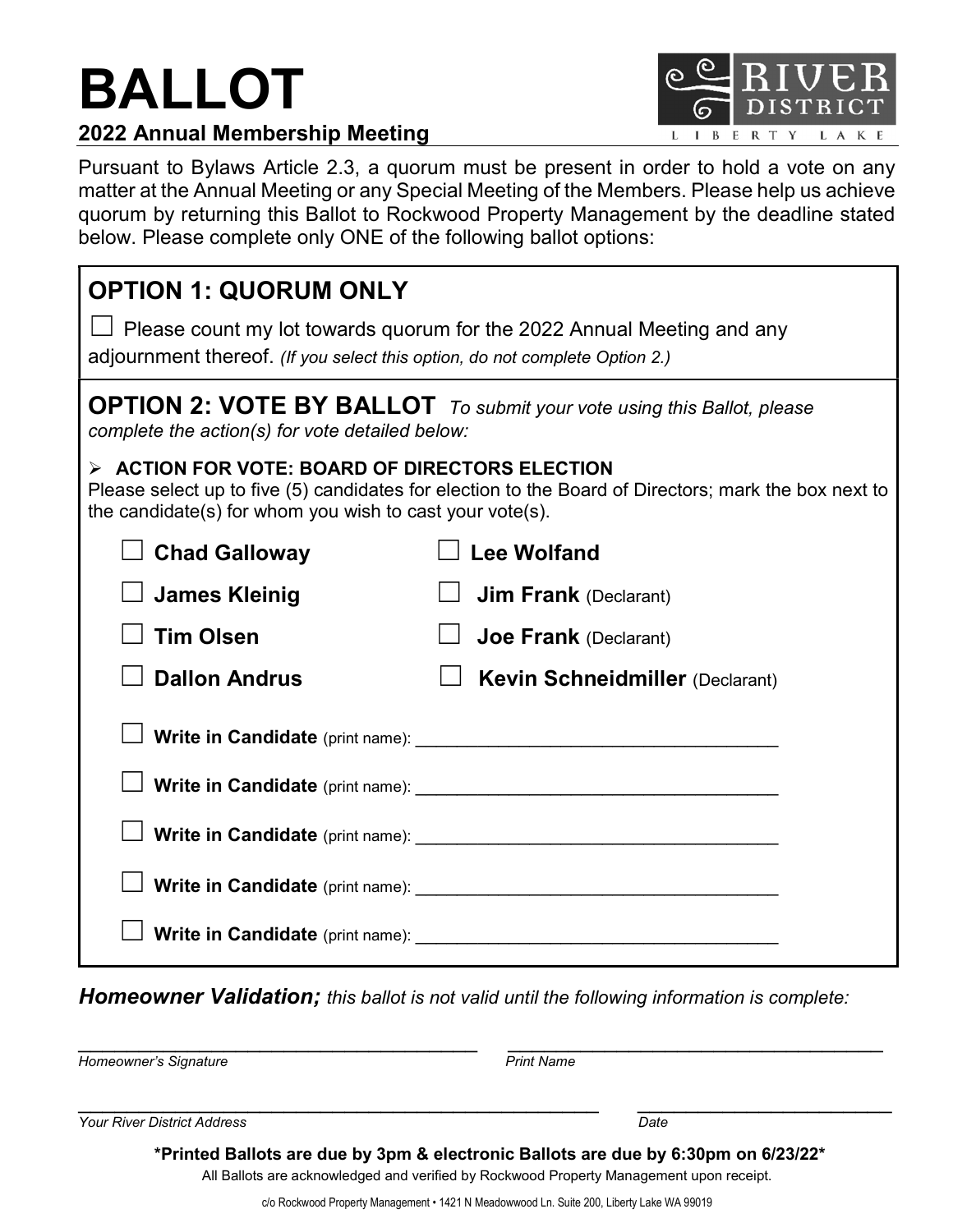

Candidate statements are transcribed exactly as submitted:

Chad Galloway Purchased home and moved into River District in May 2011. Planning to stay until I have to be carried out. My objective if elected as a River District Director is to have a place to live where we are happy and proud to be part of. Want to keep HOA dues as low as possible. I am a Father of 11 children, Grandfather of 39 and Great Grandfather of 6.

I am a retired CPA and CFO working primarily in financial services industry. My last position before retiring was CFO for the Spokane Symphony and Fox Theater.

**James Kleinig** James is a husband, father, and community builder. His neighbors would describe him as an exceptional communicator, peace-maker, future-minded, and taking tremendous pride in the River District community.

James is an international transplant, whom has lived on multiple continents in multiple countries. His background is in the medical industry, including the highest level of medical device sales. In this role, he learned how to navigate the competing interests of end users, decision-makers, and budget designers.

He came to Liberty Lake recently, having moved up from California, where he lived in a 'head down community' while his wife completed residency. It was here he learned the value of 'loving where you live,' as families within 10 feet of each other existed in silos. He has found Liberty Lake to be the exact opposite (as he has remarked on several occasions). And is excited (and capable) of building relational bridges throughout the different demographics of the neighborhood.

Anecdotally – as I have observed recently – James is the first guy to make friends when new neighbors move in. The exact type of person we want on our HOA board: competent, compromising, and highly developed soft-skills.

Tim Olsen Tim and his wife Erin have been residents of the river District for just over eight years. While on a bike ride with Valleyfest, Erin discovered the River District. Upon seeing the neighborhood, Tim and Erin quickly decided this would be their home and built their Greenstone home. Time and Erin enjoy parks, the open spaces, and the access to the Centennial Trail. They have enjoyed the thoughtful build-out of new homes, new parks, and other exciting things like The Farm and the beginning of the NoLL District.

Tim was born in the farming community of Visalia in Central California. After attending school in Southern California, he began his professional career in Finance. After serving clients in Finance for 30 years, Tim made a career change in 2017 and decided to become a residential real estate agent. Tim now serves clients while working with John L Scott in Liberty Lake. He has been fortunate to have bought and sold many homes for clients in the River District, Easter Washington, and North Idaho.

When not practicing real estate, Tim follows his passion for making a difference in his community; he is a member of the Liberty Lake Library Board of Trustees, The Liberty Lake Planning Commission, and President of the Liberty Lake Kiwanis. Being a member of the River District HOA Board of Directors would be a natural fit for Tim's passion and expertise with past board memberships of previous HOAs.